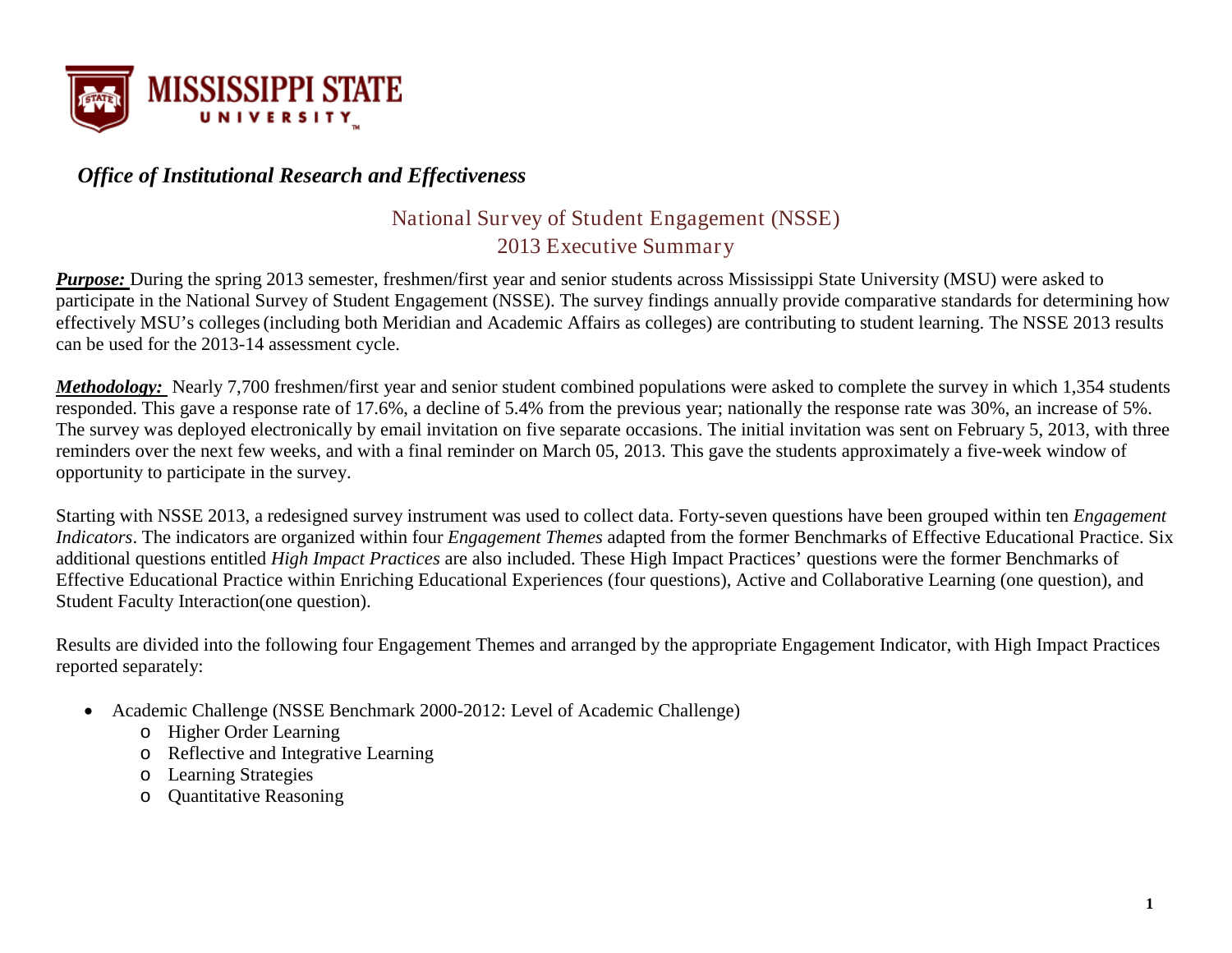- Learning with Peers (NSSE Benchmark 2000-2012: Active and Collaborative Learning)
	- o Collaborative Learning
	- o Discussions with Diverse Others
- Experiences with Faculty (NSSE Benchmark 2000-2012: Student-Faculty Interaction)
	- o Student-Faculty Interactions
	- o Effective Teaching Practices
- Campus Environment (NSSE Benchmark 2000-2012: Supportive Campus Environment)
	- o Quality of Interactions
	- o Supportive Environment.

The results are provided in two data summary tables with:

- A data summary table of comparison shows the 2013 results for the forty-seven Engagement Indicator questions and the six High Impact Practices questions by college. For each question in this table, bolded results in **maroon** indicate the **highest response rate or percentage among colleges** for both freshmen/first year and senior students. Five of the six High Impact practices are reported in percentages rather than mean score because they are not considered ordinal or scale, but rather they are nominal. The mean scores reported are on a 1 to 4 scale except when noted. Additionally, the table shows the MSU overall mean and the overall NSSE mean. Results in **black** bold in the MSU overall mean or NSSE overall columns, indicate whether **MSU or NSSE had a higher mean score** for every survey question and by freshmen/first year and senior students.
- A data summary table of comparison shows the mean score for all questions in the four Engagement Themes' categories and the High Impact Practices for the 2013 NSSE overall mean score along with the MSU mean scores from 2008, 2010, 2011, 2012 and 2013 provided as a comparison. Results in **black** bold in the MSU overall mean or NSSE overall columns, indicate whether **MSU or NSSE had a higher mean score** for every question and by freshmen/first year and senior students. U.S. comparison results for the 2013 survey consists of 335,702 firstyear (41%) and senior (59%) students attending 568 colleges and universities. With the newly redesigned survey instrument, comparative survey results were given when available from previous years.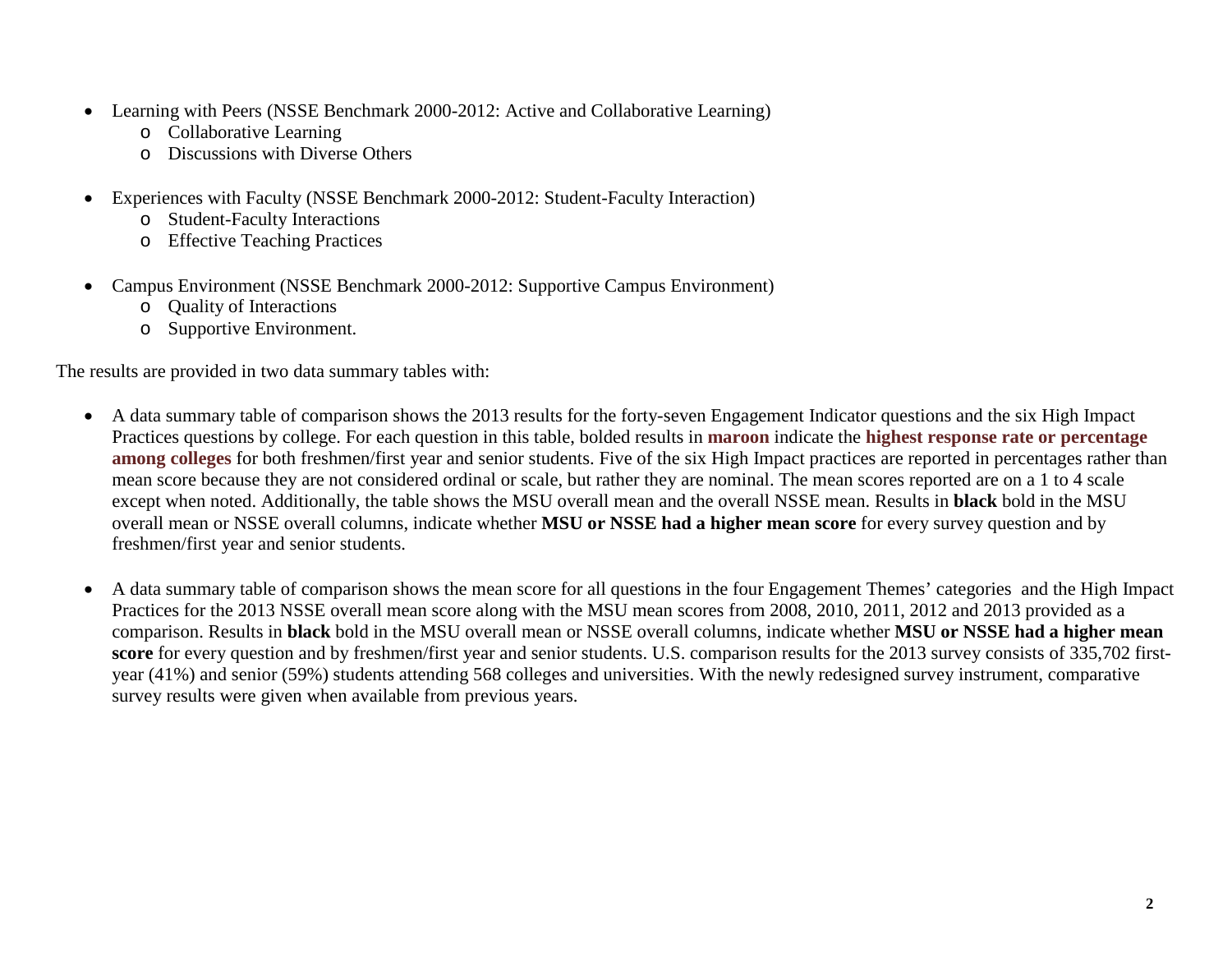

|                                                                                           |            | College of<br>Arts $\&$<br><b>Sciences</b> | <b>College of</b><br><b>Business</b> | College of<br>Arch., Art,<br>& Design | College of<br>Ag $&$ Life<br><b>Sciences</b> | College of | College of<br><b>Education Engineering Resources</b> | <b>College of</b><br>Forest | College of<br><b>Veterinary</b><br>Medicine <sup>1</sup> | Meridian<br>Campus <sup>1</sup> | <b>College of</b><br>Other <sup>2</sup> | <b>Overall</b><br><b>MSU</b> | <b>Overall</b><br><b>NSSE</b> |
|-------------------------------------------------------------------------------------------|------------|--------------------------------------------|--------------------------------------|---------------------------------------|----------------------------------------------|------------|------------------------------------------------------|-----------------------------|----------------------------------------------------------|---------------------------------|-----------------------------------------|------------------------------|-------------------------------|
| <b>Engagement Indicators</b>                                                              |            |                                            |                                      |                                       |                                              |            |                                                      |                             |                                                          |                                 |                                         |                              |                               |
| Theme: Academic Challenge (NSSE Benchmark 2000-                                           |            |                                            |                                      |                                       |                                              |            |                                                      |                             |                                                          |                                 |                                         |                              |                               |
| 2012: Level of Academic Challenge)                                                        |            |                                            |                                      |                                       |                                              |            |                                                      |                             |                                                          |                                 |                                         |                              |                               |
| <b>HIGHER-ORDER LEARNING</b>                                                              | Class      | Mean                                       | Mean                                 | Mean                                  | Mean                                         | Mean       | Mean                                                 | Mean                        | Mean                                                     | Mean                            | Mean                                    | Mean                         | Mean                          |
| During the current school year, how much has your<br>coursework emphasized the following? |            |                                            |                                      |                                       |                                              |            |                                                      |                             |                                                          |                                 |                                         |                              |                               |
| Applying facts, theories, or methods to practical problems or new                         | <b>FY</b>  | 3.01                                       | 2.88                                 | 2.50                                  | 2.88                                         | 3.13       | 3.19                                                 | 3.08                        | $\qquad \qquad -$                                        | $\qquad \qquad -$               | 2.92                                    | 3.00                         | 3.00                          |
| situations*                                                                               | SR         | 3.09                                       | 3.17                                 | 3.19                                  | 3.29                                         | 3.13       | 3.43                                                 | 3.16                        | 3.43                                                     | 3.13                            | 2.85                                    | 3.20                         | 3.20                          |
| Analyzing an idea, experience, or line of reasoning in depth by examining                 | <b>FY</b>  | 2.94                                       | 2.79                                 | 2.44                                  | 2.84                                         | 2.92       | 3.00                                                 | 3.38                        | $\overline{\phantom{m}}$                                 | $\overline{\phantom{0}}$        | 2.93                                    | 2.90                         | 3.00                          |
| its parts*                                                                                | <b>SR</b>  | 3.14                                       | 3.05                                 | 3.25                                  | 3.03                                         | 3.07       | 3.30                                                 | 2.72                        | 3.14                                                     | 3.09                            | 2.86                                    | 3.10                         | 3.10                          |
| Evaluating a point of view, decision, or information source*                              | <b>FY</b>  | 2.98                                       | 2.97                                 | 2.70                                  | 2.68                                         | 2.90       | 2.61                                                 | 3.08                        |                                                          |                                 | 2.93                                    | 2.80                         | 2.90                          |
|                                                                                           | SR         | 2.98                                       | 2.82                                 | 3.00                                  | 2.74                                         | 3.01       | 2.66                                                 | 2.71                        | 3.14                                                     | 3.02                            | 2.43                                    | 2.90                         | 3.00                          |
|                                                                                           | ${\rm FY}$ | 2.96                                       | 2.68                                 | 2.70                                  | 2.44                                         | 2.96       | 2.72                                                 | 2.92                        | $\overline{\phantom{m}}$                                 |                                 | 2.81                                    | 2.80                         | 2.90                          |
| Forming a new idea or understanding from various pieces of information*                   | SR         | 2.93                                       | 2.75                                 | 3.31                                  | 2.77                                         | 3.00       | 2.86                                                 | 2.67                        | 3.14                                                     | 3.00                            | 2.79                                    | 2.90                         | 3.00                          |
| REFLECTIVE AND INTEGRATIVE LEARNING                                                       |            |                                            |                                      |                                       |                                              |            |                                                      |                             |                                                          |                                 |                                         |                              |                               |
| During the current school year, about how often have you done<br>the following?           |            |                                            |                                      |                                       |                                              |            |                                                      |                             |                                                          |                                 |                                         |                              |                               |
| Combined ideas from different courses when completing assignments                         | ${\rm FY}$ | 2.54                                       | 2.49                                 | 2.27                                  | 2.35                                         | 2.65       | 2.62                                                 | 2.46                        | $\overline{\phantom{m}}$                                 | $\qquad \qquad -$               | 2.35                                    | 2.50                         | 2.70                          |
|                                                                                           | <b>SR</b>  | 2.86                                       | 2.79                                 | 3.06                                  | 3.01                                         | 2.96       | 3.08                                                 | 2.80                        | 2.88                                                     | 2.85                            | 2.69                                    | 2.90                         | 3.00                          |
| Connected your learning to societal problems or issues                                    | <b>FY</b>  | 2.59                                       | 2.49                                 | 2.45                                  | 2.29                                         | 2.53       | 2.24                                                 | 2.54                        | $\qquad \qquad -$                                        | $\hspace{0.1mm}-\hspace{0.1mm}$ | 2.47                                    | 2.40                         | 2.60                          |
|                                                                                           | SR         | 2.79                                       | 2.74                                 | 2.57                                  | 2.74                                         | 2.77       | 2.35                                                 | 2.30                        | 2.63                                                     | 2.98                            | 2.58                                    | 2.70                         | 2.90                          |
| Included diverse perspectives (political, religious, racial/ethnic, gender,               | <b>FY</b>  | 2.47                                       | 2.34                                 | 2.27                                  | 2.33                                         | 2.38       | 2.28                                                 | 2.23                        | $\overline{\phantom{m}}$                                 |                                 | 2.39                                    | 2.40                         | 2.60                          |
| etc.) in course discussions or assignments                                                | SR         | 2.63                                       | 2.33                                 | 2.48                                  | 2.39                                         | 2.67       | 1.88                                                 | 2.05                        | 2.38                                                     | 2.83                            | 2.38                                    | 2.40                         | 2.70                          |
| Examined the strengths and weaknesses of your own views on a topic or                     | <b>FY</b>  | 2.75                                       | 2.60                                 | 2.45                                  | 2.44                                         | 2.71       | 2.66                                                 | 2.38                        | $\overline{\phantom{m}}$                                 | $\qquad \qquad -$               | 2.61                                    | 2.70                         | 2.80                          |
| issue                                                                                     | <b>SR</b>  | 2.85                                       | 2.62                                 | 3.00                                  | 2.63                                         | 2.77       | 2.42                                                 | 2.40                        | 3.13                                                     | 2.98                            | 2.50                                    | 2.70                         | 2.90                          |
| Tried to better understand someone else's views by imagining how an issue                 | <b>FY</b>  | 2.82                                       | 2.86                                 | 2.55                                  | 2.72                                         | 2.65       | 2.72                                                 | 2.62                        | $\overline{\phantom{m}}$                                 | $\overline{\phantom{m}}$        | 2.72                                    | 2.70                         | 2.90                          |
| looks from his or her perspective                                                         | SR         | 2.91                                       | 2.80                                 | 3.00                                  | 2.70                                         | 2.92       | 2.63                                                 | 2.68                        | 2.88                                                     | 2.98                            | 2.67                                    | 2.80                         | 3.00                          |
| Learned something that changed the way you understand an issue or                         | <b>FY</b>  | 2.94                                       | 2.77                                 | 2.64                                  | 2.86                                         | 2.87       | 2.69                                                 | 2.77                        | $\overline{\phantom{0}}$                                 | $\overline{\phantom{m}}$        | 2.58                                    | 2.80                         | 2.90                          |
| concept                                                                                   | <b>SR</b>  | 2.96                                       | 2.69                                 | 3.17                                  | 2.83                                         | 2.89       | 2.69                                                 | 2.89                        | 2.88                                                     | 3.00                            | 2.77                                    | 2.90                         | 3.00                          |
| Connected ideas from your courses to your prior experiences and                           | <b>FY</b>  | 3.06                                       | 2.94                                 | 2.82                                  | 3.08                                         | 2.98       | 3.09                                                 | 2.92                        | $\overline{\phantom{m}}$                                 |                                 | 2.79                                    | 3.00                         | 3.10                          |
| knowledge                                                                                 | <b>SR</b>  | 3.18                                       | 3.05                                 | 3.27                                  | 3.12                                         | 3.20       | 3.11                                                 | 3.16                        | 3.00                                                     | 3.19                            | 3.08                                    | 3.10                         | 3.30                          |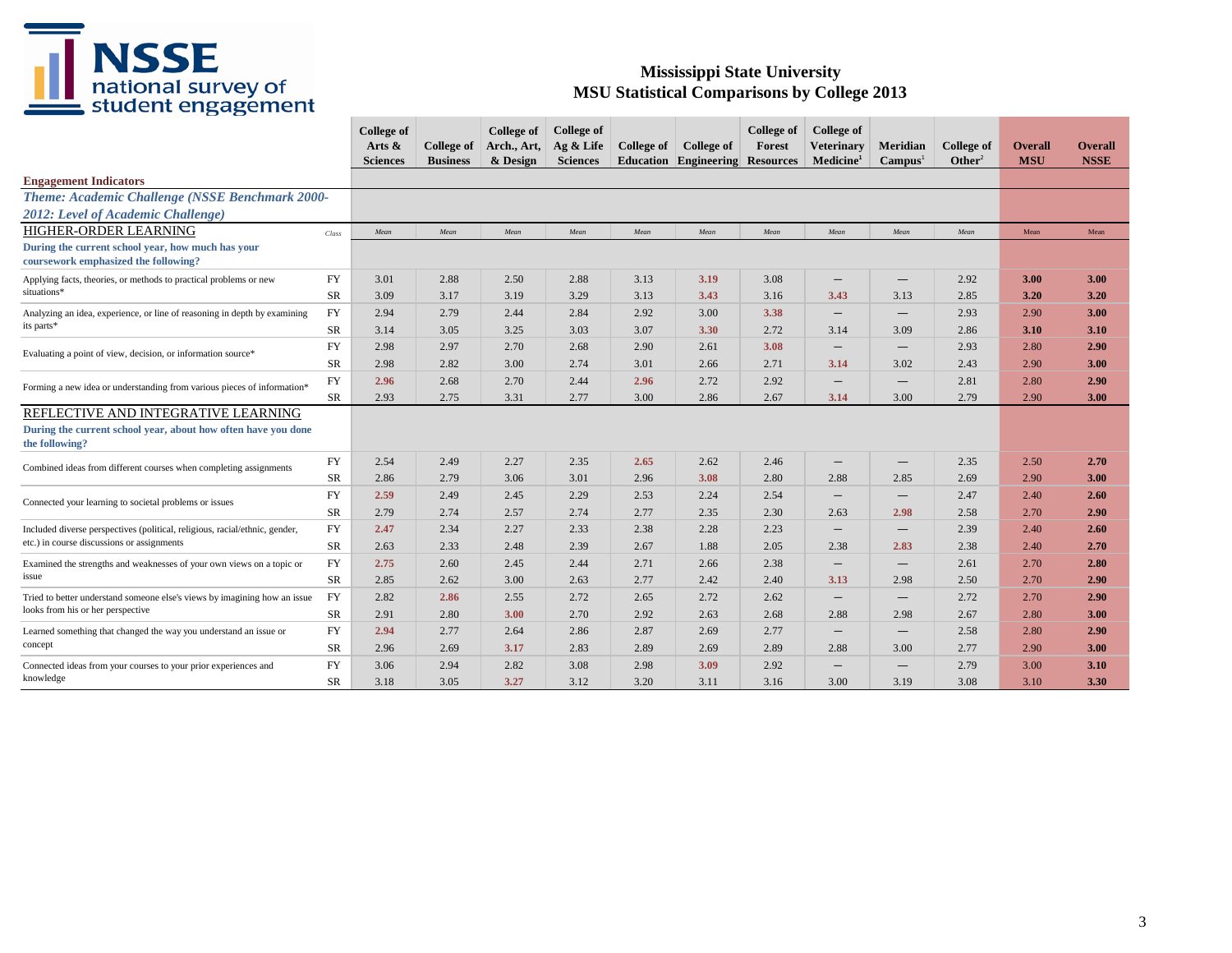

|                                                                                                                    |            | <b>College of</b><br>Arts $\&$<br><b>Sciences</b> | College of<br><b>Business</b> | College of<br>Arch., Art,<br>& Design | <b>College of</b><br>Ag & Life<br><b>Sciences</b> | College of<br><b>Education</b> | College of<br>Engineering | College of<br>Forest<br><b>Resources</b> | College of<br><b>Veterinary</b><br>Medicine <sup>1</sup> | <b>Meridian</b><br>Campus <sup>1</sup> | <b>College of</b><br>Other <sup>2</sup> | Overall<br><b>MSU</b> | Overall<br><b>NSSE</b> |
|--------------------------------------------------------------------------------------------------------------------|------------|---------------------------------------------------|-------------------------------|---------------------------------------|---------------------------------------------------|--------------------------------|---------------------------|------------------------------------------|----------------------------------------------------------|----------------------------------------|-----------------------------------------|-----------------------|------------------------|
| <b>LEARNING STRATEGIES</b>                                                                                         | Class      | Mean                                              | Mean                          | Mean                                  | Mean                                              | Mean                           | Mean                      | Mean                                     | Mean                                                     | Mean                                   | Mean                                    | Mean                  | Mean                   |
| During the current school year, about how often have you done<br>the following?                                    |            |                                                   |                               |                                       |                                                   |                                |                           |                                          |                                                          |                                        |                                         |                       |                        |
| Identified key information from reading assignments                                                                | FY         | 3.13                                              | 3.13                          | 2.78                                  | 3.14                                              | 3.16                           | 2.90                      | 3.55                                     | $\overline{\phantom{m}}$                                 | $\qquad \qquad -$                      | 3.17                                    | 3.10                  | 3.20                   |
|                                                                                                                    | SR         | 3.28                                              | 3.15                          | 3.25                                  | 3.25                                              | 3.38                           | 3.08                      | 2.94                                     | 3.00                                                     | 3.43                                   | 2.92                                    | 3.20                  | 3.30                   |
| Reviewed your notes after class                                                                                    | FY         | 3.17                                              | 3.03                          | 2.50                                  | 3.09                                              | 2.91                           | 2.84                      | 3.09                                     | $\qquad \qquad -$                                        | $\overline{\phantom{0}}$               | 2.98                                    | 3.00                  | 2.90                   |
|                                                                                                                    | SR         | 2.93                                              | 2.88                          | 2.68                                  | 2.97                                              | 2.92                           | 2.77                      | 2.81                                     | 3.29                                                     | 3.24                                   | 2.77                                    | 2.90                  | 2.90                   |
| Summarized what you learned in class or from course materials                                                      | ${\rm FY}$ | 3.01                                              | 2.87                          | 2.00                                  | 2.86                                              | 2.67                           | 2.71                      | 2.90                                     | $\qquad \qquad -$                                        | $\overline{\phantom{0}}$               | 2.95                                    | 2.80                  | 2.90                   |
|                                                                                                                    | ${\rm SR}$ | 2.96                                              | 2.92                          | 2.81                                  | 3.04                                              | 2.94                           | 2.77                      | 2.87                                     | 3.00                                                     | 3.06                                   | 2.55                                    | 2.90                  | 2.90                   |
| <b>OUANTITATIVE REASONING</b>                                                                                      |            |                                                   |                               |                                       |                                                   |                                |                           |                                          |                                                          |                                        |                                         |                       |                        |
| During the current school year, about how often have you done<br>the following?                                    |            |                                                   |                               |                                       |                                                   |                                |                           |                                          |                                                          |                                        |                                         |                       |                        |
| Reached conclusions based on your own analysis of numerical information                                            | FY         | 2.51                                              | 2.65                          | 2.20                                  | 2.31                                              | 2.21                           | 2.84                      | 2.31                                     | $\qquad \qquad -$                                        |                                        | 2.47                                    | 2.60                  | 2.60                   |
| (numbers, graphs, statistics, etc.)                                                                                | SR         | 2.46                                              | 2.84                          | 2.38                                  | 2.61                                              | 2.53                           | 3.31                      | 2.76                                     | 1.86                                                     | 2.50                                   | 2.38                                    | 2.70                  | 2.60                   |
| Used numerical information to examine a real-world problem or issue                                                | FY         | 2.24                                              | 2.35                          | 1.90                                  | 2.04                                              | 1.96                           | 2.38                      | 1.92                                     | $\overline{\phantom{m}}$                                 |                                        | 2.41                                    | 2.30                  | 2.30                   |
| (unemployment, climate change, public health, etc.)                                                                | SR         | 2.29                                              | 2.59                          | 2.13                                  | 2.41                                              | 2.29                           | 2.73                      | 2.59                                     | 2.00                                                     | 2.50                                   | 2.38                                    | 2.50                  | 2.40                   |
| Evaluated what others have concluded from numerical information                                                    | FY         | 2.21                                              | 2.39                          | 1.90                                  | 2.10                                              | 1.98                           | 2.43                      | 2.23                                     | $\qquad \qquad -$                                        |                                        | 2.17                                    | 2.20                  | 2.30                   |
|                                                                                                                    | SR         | 2.23                                              | 2.47                          | 2.29                                  | 2.57                                              | 2.31                           | 2.76                      | 2.59                                     | 1.86                                                     | 2.37                                   | 2.50                                    | 2.50                  | 2.40                   |
| Theme: Learning with Peers (NSSE Benchmark 2000-<br>2012: Active and Collaborative Learning)                       |            |                                                   |                               |                                       |                                                   |                                |                           |                                          |                                                          |                                        |                                         |                       |                        |
| <b>COLLABORATIVE LEARNING</b><br>During the current school year, about how often have you done<br>the following?   |            |                                                   |                               |                                       |                                                   |                                |                           |                                          |                                                          |                                        |                                         |                       |                        |
| Asked another student to help you understand course material                                                       | <b>FY</b>  | 2.51                                              | 2.55                          | 2.69                                  | 2.60                                              | 2.57                           | 2.64                      | 2.23                                     | $\qquad \qquad -$                                        |                                        | 2.29                                    | 2.50                  | 2.50                   |
|                                                                                                                    | SR         | 2.22                                              | 2.61                          | 2.48                                  | 2.63                                              | 2.66                           | 2.92                      | 2.64                                     | 2.75                                                     | 2.14                                   | 2.29                                    | 2.50                  | 2.40                   |
| Explained course material to one or more students*                                                                 | FY         | 2.63                                              | 2.66                          | 2.42                                  | 2.68                                              | 2.70                           | 2.91                      | 2.62                                     | $\overline{\phantom{m}}$                                 | $\overline{\phantom{m}}$               | 2.36                                    | 2.70                  | 2.70                   |
|                                                                                                                    | <b>SR</b>  | 2.57                                              | 2.85                          | 2.85                                  | 2.81                                              | 2.94                           | 3.06                      | 2.67                                     | 3.13                                                     | 2.67                                   | 2.21                                    | 2.80                  | 2.70                   |
| Prepared for exams by discussing or working through course material with                                           | FY         | 2.57                                              | 2.47                          | 2.08                                  | 2.53                                              | 2.67                           | 2.56                      | 2.15                                     | $\overline{\phantom{m}}$                                 |                                        | 2.18                                    | 2.50                  | 2.50                   |
| other students                                                                                                     | SR         | 2.35                                              | 2.63                          | 2.48                                  | 2.76                                              | 2.66                           | 3.01                      | 2.55                                     | 3.13                                                     | 2.24                                   | 1.93                                    | 2.60                  | 2.40                   |
| Worked with other students on course projects or assignments**                                                     | FY         | 2.41                                              | 2.34                          | 2.58                                  | 2.11                                              | 2.48                           | 2.65                      | 2.00                                     | $\overline{\phantom{m}}$                                 | $\overline{\phantom{a}}$               | 2.23                                    | 2.40                  | 2.60                   |
|                                                                                                                    | <b>SR</b>  | 2.47                                              | 3.17                          | 2.88                                  | 2.95                                              | 3.04                           | 3.41                      | 3.05                                     | 2.88                                                     | 2.47                                   | 2.14                                    | 2.90                  | 2.90                   |
| DISCUSSIONS WITH DIVERSE OTHERS                                                                                    |            |                                                   |                               |                                       |                                                   |                                |                           |                                          |                                                          |                                        |                                         |                       |                        |
| During the current school year, about how often have you had<br>discussions with people from the following groups? |            |                                                   |                               |                                       |                                                   |                                |                           |                                          |                                                          |                                        |                                         |                       |                        |
|                                                                                                                    | FY         | 3.13                                              | 3.10                          | 3.20                                  | 2.91                                              | 3.18                           | 3.04                      | 2.73                                     | $\qquad \qquad -$                                        | $\overline{\phantom{0}}$               | 3.02                                    | 3.10                  | 3.10                   |
| People of a race or ethnicity other than your own*                                                                 | SR         | 3.08                                              | 3.08                          | 3.39                                  | 3.04                                              | 3.34                           | 3.26                      | 2.69                                     | 3.00                                                     | 3.35                                   | 2.86                                    | 3.20                  | 3.10                   |
|                                                                                                                    | FY         | 3.11                                              | 3.00                          | 3.00                                  | 2.91                                              | 3.19                           | 3.05                      | 3.09                                     | $\overline{\phantom{m}}$                                 | $\overline{\phantom{m}}$               | 3.02                                    | 3.10                  | 3.10                   |
| People from an economic background other than your own****                                                         | SR         | 3.00                                              | 3.14                          | 3.29                                  | 3.15                                              | 3.26                           | 3.27                      | 2.75                                     | 3.14                                                     | 3.27                                   | 3.07                                    | 3.20                  | 3.10                   |
|                                                                                                                    | <b>FY</b>  | 2.92                                              | 2.81                          | 2.80                                  | 2.87                                              | 2.82                           | 3.07                      | 3.09                                     | $\overline{\phantom{m}}$                                 |                                        | 2.74                                    | 2.90                  | 3.00                   |
| People with religious beliefs other than your own****                                                              | SR         | 2.94                                              | 2.77                          | 3.29                                  | 2.83                                              | 2.97                           | 3.04                      | 2.50                                     | 3.14                                                     | 3.04                                   | 2.93                                    | 2.90                  | 3.00                   |
|                                                                                                                    | FY         | 3.14                                              | 2.84                          | 2.70                                  | 2.80                                              | 2.86                           | 3.07                      | 3.09                                     | $\overline{\phantom{m}}$                                 |                                        | 2.83                                    | 3.00                  | 3.00                   |
| People with political views other than your own****                                                                | <b>SR</b>  | 3.09                                              | 3.01                          | 3.36                                  | 3.01                                              | 3.19                           | 3.11                      | 2.81                                     | 2.86                                                     | 3.18                                   | 3.14                                    | 3.10                  | 3.10                   |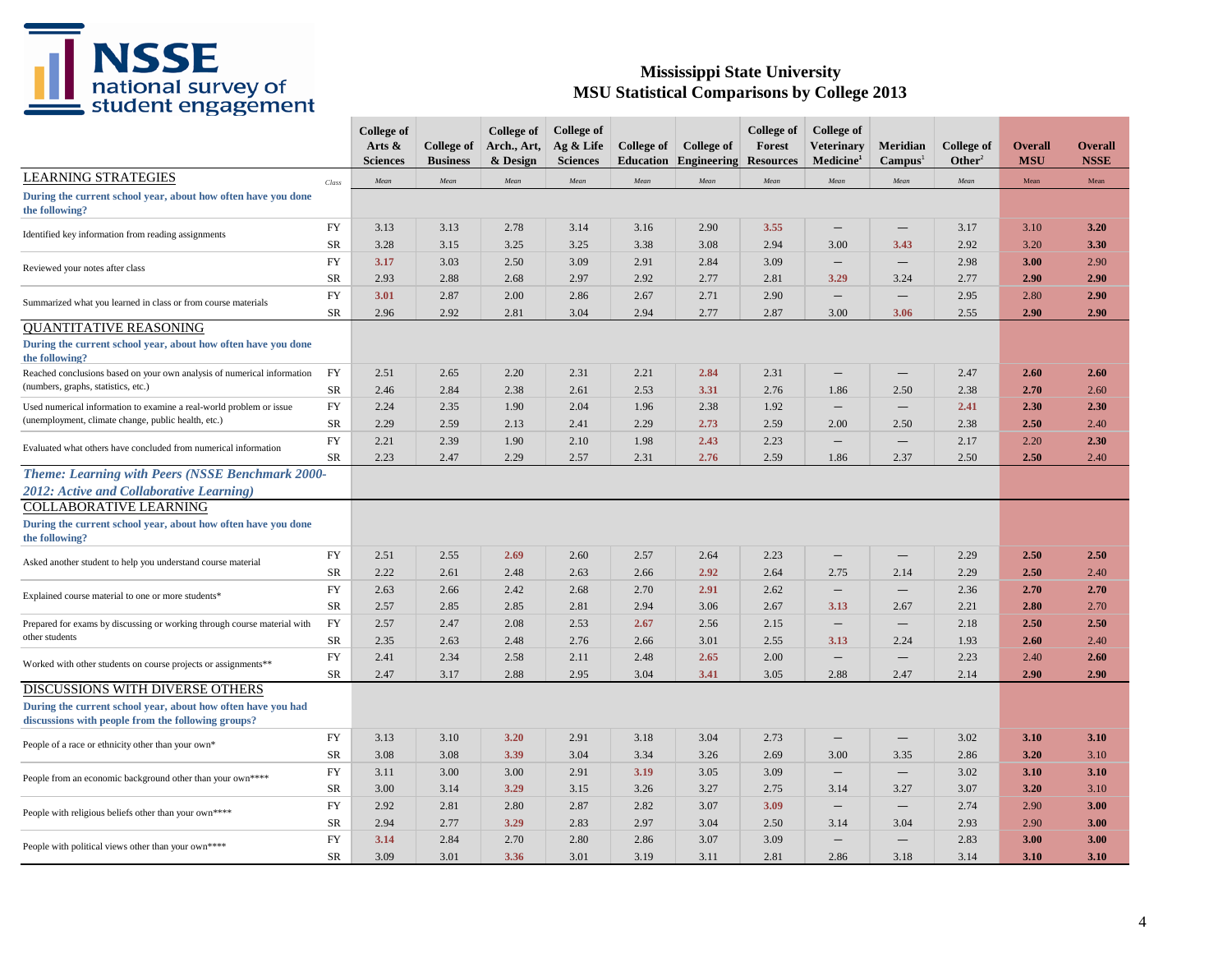

| ັ                                                                                           |            | <b>College of</b> |                   | College of  | <b>College of</b> |                   |                                        | <b>College of</b> | College of               |                          |                    |                |                |
|---------------------------------------------------------------------------------------------|------------|-------------------|-------------------|-------------|-------------------|-------------------|----------------------------------------|-------------------|--------------------------|--------------------------|--------------------|----------------|----------------|
|                                                                                             |            | Arts $\&$         | <b>College of</b> | Arch., Art, | Ag & Life         | <b>College of</b> | College of                             | Forest            | <b>Veterinary</b>        | Meridian                 | <b>College of</b>  | <b>Overall</b> | <b>Overall</b> |
|                                                                                             |            | <b>Sciences</b>   | <b>Business</b>   | & Design    | <b>Sciences</b>   |                   | <b>Education Engineering Resources</b> |                   | Medicine <sup>1</sup>    | Campus <sup>1</sup>      | Other <sup>2</sup> | <b>MSU</b>     | <b>NSSE</b>    |
| <b>Theme: Experiences with Faculty (NSSE Benchmark</b>                                      |            |                   |                   |             |                   |                   |                                        |                   |                          |                          |                    |                |                |
| 2000-2012: Student-Faculty Interaction)                                                     |            |                   |                   |             |                   |                   |                                        |                   |                          |                          |                    |                |                |
| STUDENT-FACULTY INTERACTION                                                                 | Class      | Mean              | Mean              | Mean        | Mean              | Mean              | Mean                                   | Mean              | Mean                     | Mean                     | Mean               | Mean           | Mean           |
| During the current school year, about how often have you done<br>the following?             |            |                   |                   |             |                   |                   |                                        |                   |                          |                          |                    |                |                |
| Talked about career plans with a faculty member*                                            | <b>FY</b>  | 2.11              | 2.06              | 2.27        | 2.08              | 2.21              | 1.98                                   | 2.23              | $\qquad \qquad -$        | $\qquad \qquad$          | 2.01               | 2.10           | 2.20           |
|                                                                                             | <b>SR</b>  | 2.40              | 2.49              | 2.59        | 2.91              | 2.68              | 2.36                                   | 2.74              | 3.14                     | 2.72                     | 1.79               | 2.50           | 2.40           |
| Worked with a faculty member on activities other than coursework                            | <b>FY</b>  | 1.69              | 1.36              | 2.00        | 1.55              | 1.73              | 1.59                                   | 1.54              | $\qquad \qquad -$        | $\qquad \qquad$          | 1.65               | 1.60           | 1.70           |
| (committees, student groups, etc.)*                                                         | <b>SR</b>  | 1.93              | 2.02              | 2.28        | 2.45              | 1.92              | 2.01                                   | 2.26              | 2.57                     | 1.78                     | 1.50               | 2.00           | 1.90           |
| Discussed course topics, ideas, or concepts with a faculty member outside                   | <b>FY</b>  | 1.84              | 1.68              | 2.33        | 1.69              | 1.86              | 1.89                                   | 1.85              | $\overline{\phantom{m}}$ | $\qquad \qquad$          | 1.79               | 1.80           | 2.00           |
| of class*                                                                                   | <b>SR</b>  | 2.15              | 2.22              | 2.72        | 2.47              | 2.23              | 2.47                                   | 1.84              | 3.00                     | 2.30                     | 1.71               | 2.30           | 2.20           |
| Discussed your academic performance with a faculty member                                   | <b>FY</b>  | 1.95              | 1.82              | 2.20        | 1.88              | 1.98              | 1.81                                   | 1.85              | $\qquad \qquad -$        | $\qquad \qquad -$        | 2.00               | 1.90           | 2.10           |
|                                                                                             | <b>SR</b>  | 2.21              | 2.24              | 2.31        | 2.61              | 2.36              | 2.16                                   | 1.95              | 2.86                     | 2.52                     | 1.93               | 2.30           | 2.20           |
| <b>EFFECTIVE TEACHING PRACTICES</b>                                                         |            |                   |                   |             |                   |                   |                                        |                   |                          |                          |                    |                |                |
| During the current school year, to what extent have your<br>instructors done the following? |            |                   |                   |             |                   |                   |                                        |                   |                          |                          |                    |                |                |
|                                                                                             | <b>FY</b>  | 3.10              | 3.21              | 3.10        | 3.27              | 3.15              | 3.08                                   | 3.23              | $\qquad \qquad -$        | $\qquad \qquad$          | 3.23               | 3.10           | 3.20           |
| Clearly explained course goals and requirements                                             | <b>SR</b>  | 3.25              | 3.08              | 3.16        | 3.28              | 3.12              | 2.97                                   | 3.18              | 3.43                     | 3.41                     | 3.07               | 3.20           | 3.20           |
| Taught course sessions in an organized way                                                  | <b>FY</b>  | 3.19              | 3.09              | 3.10        | 3.18              | 3.22              | 3.05                                   | 3.08              | $\qquad \qquad -$        | $\overline{\phantom{0}}$ | 3.32               | 3.20           | 3.10           |
|                                                                                             | <b>SR</b>  | 3.21              | 3.03              | 2.81        | 3.16              | 2.98              | 3.09                                   | 2.94              | 3.29                     | 3.49                     | 3.17               | 3.10           | 3.20           |
| Used examples or illustrations to explain difficult points                                  | <b>FY</b>  | 3.22              | 3.06              | 2.70        | 3.19              | 3.14              | 3.15                                   | 3.31              | $\qquad \qquad -$        | $\qquad \qquad$          | 3.30               | 3.20           | 3.10           |
|                                                                                             | <b>SR</b>  | 3.30              | 3.10              | 3.13        | 3.22              | 3.09              | 3.10                                   | 3.29              | 3.29                     | 3.52                     | 3.00               | 3.20           | 3.20           |
|                                                                                             | <b>FY</b>  | 2.89              | 2.97              | 3.00        | 2.65              | 2.78              | 2.59                                   | 3.08              |                          | $\overline{\phantom{m}}$ | 3.13               | 2.80           | 2.90           |
| Provided feedback on a draft or work in progress                                            | <b>SR</b>  | 2.89              | 2.52              | 3.03        | 2.79              | 2.91              | 2.59                                   | 2.76              | 3.43                     | 3.06                     | 3.00               | 2.80           | 2.80           |
|                                                                                             | ${\rm FY}$ | 2.79              | 2.71              | 2.60        | 2.63              | 2.81              | 2.69                                   | 2.46              | $\overline{\phantom{m}}$ | $\overline{\phantom{m}}$ | 2.92               | 2.80           | 2.80           |
| Provided prompt and detailed feedback on tests or completed assignments*                    | SR         | 3.02              | 2.80              | 2.78        | 2.87              | 2.98              | 2.99                                   | 2.94              | 3.43                     | 3.19                     | 3.00               | 3.00           | 2.90           |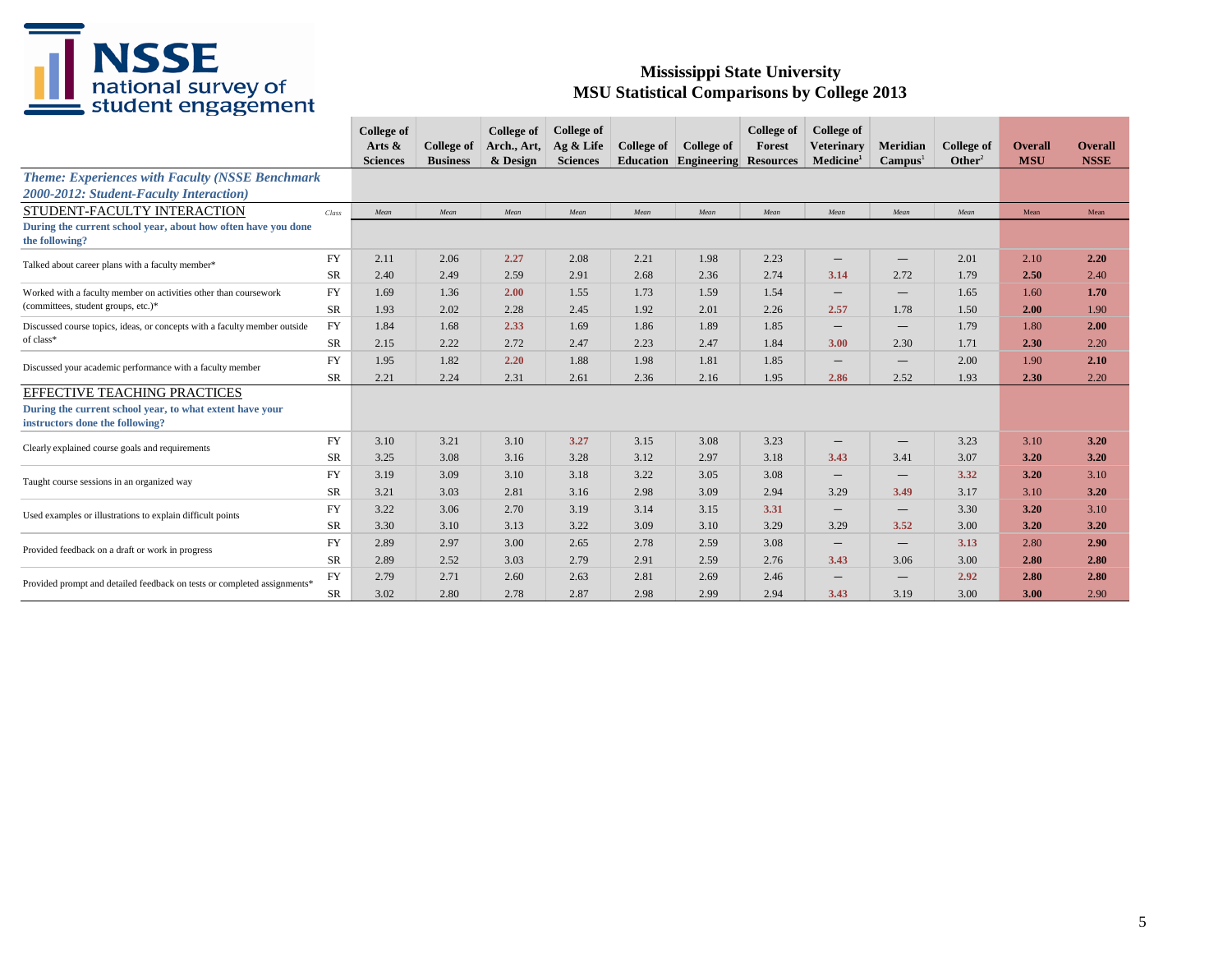

|                                                                                                                          |           | College of<br>Arts $\&$<br><b>Sciences</b> | College of<br><b>Business</b> | <b>College of</b><br>Arch., Art,<br>& Design | <b>College of</b><br>Ag & Life<br><b>Sciences</b> | College of | College of<br><b>Education Engineering Resources</b> | College of<br>Forest | College of<br>Veterinary<br>Medicine <sup>1</sup> | Meridian<br>Campus <sup>1</sup> | College of<br>Other <sup>2</sup> | <b>Overall</b><br><b>MSU</b> | <b>Overall</b><br><b>NSSE</b> |
|--------------------------------------------------------------------------------------------------------------------------|-----------|--------------------------------------------|-------------------------------|----------------------------------------------|---------------------------------------------------|------------|------------------------------------------------------|----------------------|---------------------------------------------------|---------------------------------|----------------------------------|------------------------------|-------------------------------|
| <b>Theme: Campus Environment (NSSE Benchmark 2000-</b>                                                                   |           |                                            |                               |                                              |                                                   |            |                                                      |                      |                                                   |                                 |                                  |                              |                               |
| <b>2012: Supportive Campus Environment)</b>                                                                              |           |                                            |                               |                                              |                                                   |            |                                                      |                      |                                                   |                                 |                                  |                              |                               |
| <b>OUALITY OF INTERACTIONS</b>                                                                                           | Class     | Mean                                       | Mean                          | Mean                                         | Mean                                              | Mean       | Mean                                                 | Mean                 | Mean                                              | Mean                            | Mean                             | Mean                         | Mean                          |
| Indicate the quality of your interactions with the following<br>people at your institution. (response scale of $1 - 7$ ) |           |                                            |                               |                                              |                                                   |            |                                                      |                      |                                                   |                                 |                                  |                              |                               |
| Students*                                                                                                                | FY        | 5.78                                       | 6.00                          | 5.50                                         | 5.48                                              | 5.80       | 5.71                                                 | 5.40                 | $\qquad \qquad -$                                 | $\qquad \qquad -$               | 5.76                             | 5.70                         | 5.60                          |
|                                                                                                                          | SR        | 5.74                                       | 5.71                          | 6.04                                         | 6.08                                              | 6.12       | 6.25                                                 | 5.88                 | 6.43                                              | 6.04                            | 5.62                             | 6.00                         | 5.70                          |
| Academic advisors                                                                                                        | <b>FY</b> | 5.06                                       | 5.56                          | 5.70                                         | 5.09                                              | 4.75       | 5.14                                                 | 4.70                 | $\qquad \qquad -$                                 | $\hspace{0.1mm}-\hspace{0.1mm}$ | 4.89                             | 5.10                         | 5.10                          |
|                                                                                                                          | <b>SR</b> | 5.56                                       | 4.83                          | 5.20                                         | 5.70                                              | 4.95       | 5.44                                                 | 5.44                 | 5.86                                              | 6.08                            | 5.33                             | 5.40                         | 5.20                          |
|                                                                                                                          | FY        | 5.16                                       | 5.67                          | 5.56                                         | 5.09                                              | 5.02       | 5.25                                                 | 5.20                 | $\overline{\phantom{m}}$                          | $\overline{\phantom{m}}$        | 5.04                             | 5.20                         | 5.30                          |
| Faculty*                                                                                                                 | <b>SR</b> | 5.71                                       | 5.32                          | 5.65                                         | 5.70                                              | 5.43       | 5.59                                                 | 5.44                 | 5.71                                              | 6.18                            | 5.07                             | 5.60                         | 5.60                          |
|                                                                                                                          | FY        | 5.35                                       | 5.38                          | 5.50                                         | 5.16                                              | 5.03       | 5.26                                                 | 5.00                 | $\overline{\phantom{m}}$                          |                                 | 4.98                             | 5.20                         | 4.90                          |
| Student services staff (career services, student activities, housing, etc.)                                              | SR        | 5.27                                       | 5.26                          | 4.80                                         | 5.20                                              | 5.11       | 5.38                                                 | 5.71                 | 5.43                                              | 5.58                            | 5.67                             | 5.30                         | 4.90                          |
| Other administrative staff and offices (registrar, financial aid, etc.)*                                                 | <b>FY</b> | 5.04                                       | 5.00                          | 4.90                                         | 4.98                                              | 5.15       | 5.01                                                 | 4.78                 | $\qquad \qquad -$                                 | $\overbrace{\phantom{1232211}}$ | 5.06                             | 5.00                         | 4.90                          |
|                                                                                                                          | SR        | 5.18                                       | 4.88                          | 4.60                                         | 5.25                                              | 4.98       | 5.04                                                 | 4.93                 | 5.00                                              | 5.86                            | 4.85                             | 5.10                         | 4.90                          |
| SUPPORTIVE ENVIRONMENT<br>How much does your institution emphasize the following?                                        |           |                                            |                               |                                              |                                                   |            |                                                      |                      |                                                   |                                 |                                  |                              |                               |
| Providing support to help students succeed academically*                                                                 | <b>FY</b> | 3.15                                       | 3.00                          | 2.50                                         | 3.22                                              | 3.43       | 3.18                                                 | 3.27                 | $\qquad \qquad -$                                 | $\hspace{0.1mm}-\hspace{0.1mm}$ | 3.02                             | 3.20                         | 3.10                          |
|                                                                                                                          | <b>SR</b> | 3.16                                       | 2.96                          | 2.91                                         | 3.03                                              | 3.12       | 3.07                                                 | 3.06                 | 3.43                                              | 3.10                            | 3.00                             | 3.10                         | 3.00                          |
| Using learning support services (tutoring services, writing center, etc.)                                                | FY        | 3.12                                       | 2.91                          | 2.75                                         | 3.13                                              | 3.16       | 3.23                                                 | 3.20                 | $\qquad \qquad -$                                 |                                 | 2.90                             | 3.10                         | 3.10                          |
|                                                                                                                          | SR        | 3.00                                       | 2.81                          | 2.77                                         | 2.91                                              | 3.02       | 2.72                                                 | 3.06                 | 2.86                                              | 2.35                            | 2.79                             | 2.80                         | 2.90                          |
| Encouraging contact among students from different backgrounds (social,                                                   | <b>FY</b> | 2.86                                       | 2.55                          | 2.50                                         | 2.79                                              | 2.76       | 2.56                                                 | 2.70                 | $\overline{\phantom{m}}$                          | $\overline{\phantom{m}}$        | 2.86                             | 2.70                         | 2.70                          |
| racial/ethnic, religious, etc.)*                                                                                         | SR        | 2.64                                       | 2.64                          | 2.68                                         | 2.65                                              | 2.72       | 2.60                                                 | 2.56                 | 3.29                                              | 2.76                            | 2.64                             | 2.70                         | 2.60                          |
| Providing opportunities to be involved socially*                                                                         | FY        | 3.15                                       | 2.82                          | 3.00                                         | 3.32                                              | 3.22       | 3.14                                                 | 3.22                 | $\qquad \qquad -$                                 |                                 | 3.06                             | 3.10                         | 3.00                          |
|                                                                                                                          | SR        | 3.01                                       | 3.16                          | 2.95                                         | 3.02                                              | 3.15       | 3.07                                                 | 3.06                 | 3.43                                              | 2.92                            | 2.93                             | 3.00                         | 2.80                          |
| Providing support for your overall well-being (recreation, health care,                                                  | FY        | 3.12                                       | 2.91                          | 3.00                                         | 3.33                                              | 3.32       | 3.12                                                 | 3.44                 | $\overline{\phantom{m}}$                          |                                 | 2.86                             | 3.10                         | 3.00                          |
| counseling, etc.)                                                                                                        | SR        | 3.05                                       | 3.11                          | 3.00                                         | 3.11                                              | 3.12       | 2.90                                                 | 2.73                 | 3.14                                              | 2.81                            | 3.14                             | 3.00                         | 2.80                          |
| Helping you manage your non-academic responsibilities (work, family,                                                     | FY        | 2.52                                       | 2.36                          | 2.38                                         | 2.37                                              | 2.57       | 2.21                                                 | 2.44                 | $\qquad \qquad -$                                 |                                 | 2.31                             | 2.40                         | 2.40                          |
| $etc.$ )*                                                                                                                | SR        | 2.23                                       | 2.22                          | 2.00                                         | 2.30                                              | 2.35       | 2.12                                                 | 2.25                 | 2.71                                              | 2.54                            | 2.43                             | 2.30                         | 2.10                          |
| Attending campus activities and events (performing arts, athletic events,                                                | FY        | 3.17                                       | 2.91                          | 3.00                                         | 3.05                                              | 3.19       | 3.10                                                 | 3.63                 | $\overline{\phantom{m}}$                          |                                 | 2.90                             | 3.10                         | 2.90                          |
| etc.)                                                                                                                    | <b>SR</b> | 3.00                                       | 3.03                          | 3.19                                         | 2.97                                              | 3.18       | 3.01                                                 | 2.88                 | 3.00                                              | 2.60                            | 2.79                             | 3.00                         | 2.60                          |
| Attending events that address important social, economic, or political                                                   | <b>FY</b> | 2.83                                       | 2.19                          | 2.13                                         | 2.92                                              | 2.78       | 2.54                                                 | 3.44                 |                                                   |                                 | 2.61                             | 2.70                         | 2.60                          |
| issues                                                                                                                   | <b>SR</b> | 2.63                                       | 2.67                          | 2.48                                         | 2.58                                              | 2.58       | 2.44                                                 | 2.63                 | 2.71                                              | 2.67                            | 2.43                             | 2.60                         | 2.40                          |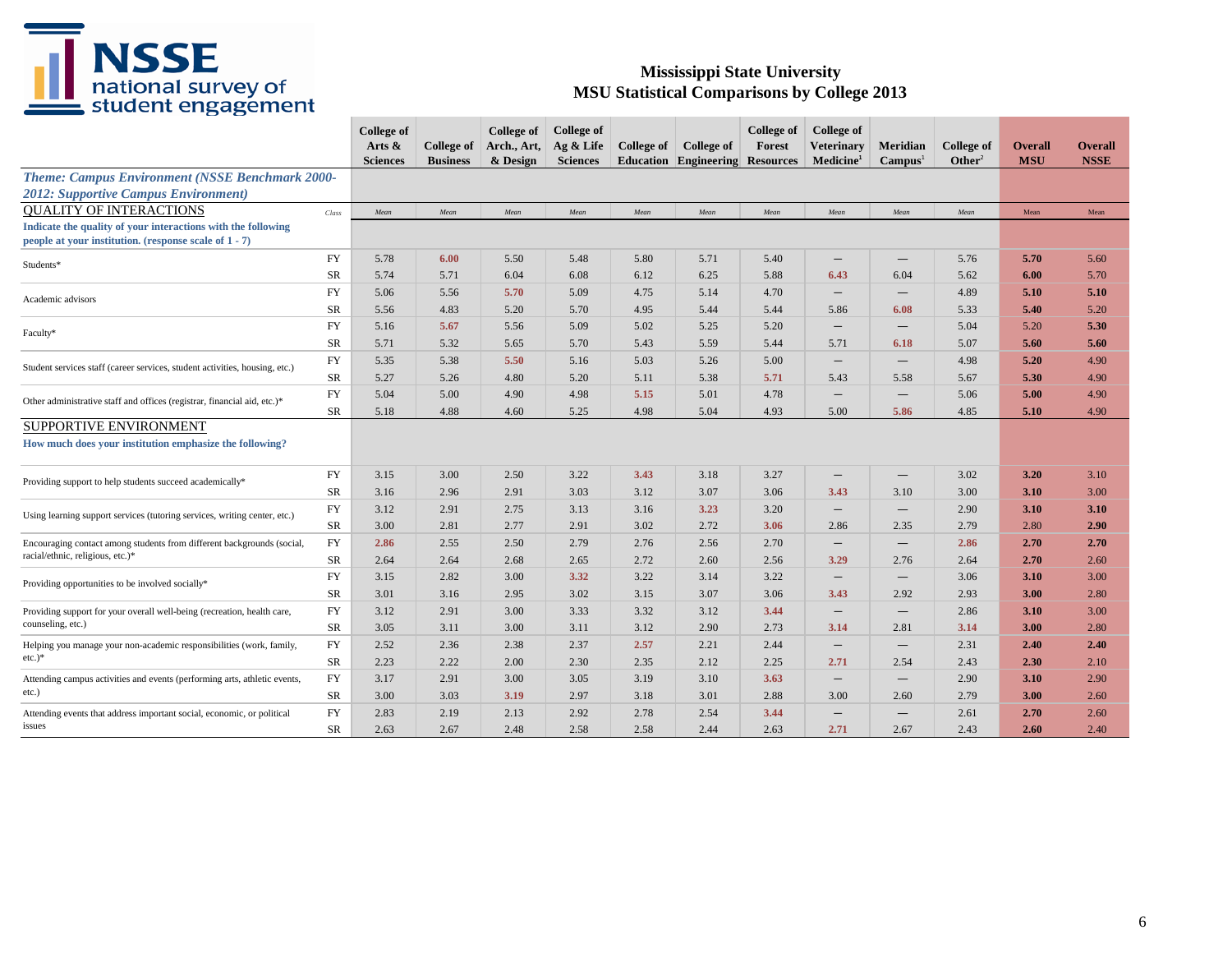#### **Mississippi State University MSU Statistical Comparisons by College 2013**

|                                                                                                                                   |           | College of<br>Arts &<br><b>Sciences</b> | College of<br><b>Business</b> | College of $\parallel$<br>Arch., Art,<br>& Design | College of<br>Ag & Life<br><b>Sciences</b> | College of<br><b>Education</b> | <b>College of</b><br>Engineering | College of<br>Forest<br><b>Resources</b> | College of<br>Veterinarv<br>Medicine <sup>1</sup> | <b>Meridian</b><br>Campus <sup>1</sup> | College of<br>Other <sup>2</sup> | <b>Overall</b><br><b>MSU</b> | <b>Overall</b><br><b>NSSE</b> |
|-----------------------------------------------------------------------------------------------------------------------------------|-----------|-----------------------------------------|-------------------------------|---------------------------------------------------|--------------------------------------------|--------------------------------|----------------------------------|------------------------------------------|---------------------------------------------------|----------------------------------------|----------------------------------|------------------------------|-------------------------------|
| <b>High Impact Practices</b>                                                                                                      | Class     | $\frac{6}{6}$                           | $\frac{6}{6}$                 | $\frac{9}{6}$                                     | $\frac{6}{6}$                              | $\frac{9}{6}$                  | $\%$                             | $\frac{6}{6}$                            | $\frac{0}{0}$                                     | $\frac{0}{a}$                          | $\frac{9}{6}$                    | $\frac{9}{6}$                | $\frac{9}{6}$                 |
| Participate in an internship, co-op, field experience, student teaching, or                                                       | <b>FY</b> | N/A                                     | N/A                           | N/A                                               | N/A                                        | N/A                            | N/A                              | N/A                                      | N/A                                               | N/A                                    | N/A                              | N/A                          | N/A                           |
| clinical placement                                                                                                                | <b>SR</b> | 35.36                                   | 34.18                         | 42.31                                             | 44.44                                      | 48.67                          | 59.40                            | 50.00                                    | 57.14                                             | 34.00                                  | 28.57                            | 44%                          | 48%                           |
| Participate in a learning community or some other formal program where                                                            | FY        | 13.33                                   | 14.81                         | 22.22                                             | 2.22                                       | 9.52                           | 31.31                            | 20.00                                    | $\overline{\phantom{0}}$                          | $\overline{\phantom{m}}$               | 7.14                             | 16%                          | 15%                           |
| groups of students take two or more classes together                                                                              | SR        | 26.52                                   | 17.95                         | 36.00                                             | 19.72                                      | 23.89                          | 28.57                            | 33.33                                    | 57.14                                             | 22.00                                  | 14.29                            | 25%                          | 24%                           |
| Participate in a study abroad program                                                                                             | <b>FY</b> | N/A                                     | N/A                           | N/A                                               | N/A                                        | N/A                            | N/A                              | N/A                                      | N/A                                               | N/A                                    | N/A                              | N/A                          | N/A                           |
|                                                                                                                                   | <b>SR</b> | 7.18                                    | 7.59                          | 28.00                                             | 9.86                                       | 7.27                           | 6.11                             | 6.25                                     | 0.00                                              | 0.00                                   | 7.14                             | 7%                           | 13%                           |
| Work with a faculty member on a research project                                                                                  | <b>FY</b> | 5.71                                    | 3.57                          | 0.00                                              | 4.44                                       | 4.88                           | 5.15                             | 0.00                                     | $\qquad \qquad -$                                 | $\overline{\phantom{m}}$               | 5.45                             | 5%                           | 5%                            |
|                                                                                                                                   | <b>SR</b> | 19.89                                   | 10.13                         | 23.08                                             | 27.14                                      | 12.50                          | 25.38                            | 37.50                                    | 0.00                                              | 10.42                                  | 7.14                             | 19%                          | 23%                           |
| Complete a culminating senior experience (capstone course, senior project                                                         | FY        | N/A                                     | N/A                           | N/A                                               | N/A                                        | N/A                            | N/A                              | N/A                                      | N/A                                               | N/A                                    | N/A                              | N/A                          | N/A                           |
| or thesis, comprehensive exam, portfolio, etc.)                                                                                   | <b>SR</b> | 34.44                                   | 39.24                         | 53.85                                             | 38.57                                      | 26.79                          | 41.22                            | 37.50                                    | 57.14                                             | 12.00                                  | 14.29                            | 34%                          | 45%                           |
|                                                                                                                                   |           | Mean                                    | Mean                          | Mean                                              | Mean                                       | Mean                           | Mean                             | Mean                                     | Mean                                              | Mean                                   | Mean                             | Mean                         | Mean                          |
| About how many of your courses at this institution have included a                                                                | <b>FY</b> | 1.39                                    | 1.41                          | 1.40                                              | 1.44                                       | 1.43                           | 1.30                             | 1.20                                     | $\overline{\phantom{0}}$                          | $\overline{\phantom{0}}$               | 1.45                             | 1.40                         | 1.60                          |
| community-based project (service-learning)? (mean score response)                                                                 | <b>SR</b> | 1.54                                    | 1.48                          | 1.88                                              | 1.74                                       | 1.94                           | 1.38                             | 1.50                                     | 2.00                                              | 1.78                                   | 1.43                             | 1.60                         | 1.70                          |
| For the College of Veterinary Medicine and Meridian, data results were omitted due to low or no response for first-year students. |           |                                         |                               |                                                   |                                            |                                |                                  |                                          |                                                   |                                        |                                  |                              |                               |

2 The College of Other, refers to students who are classified as first year freshmen or seniors who are considered undeclared.

\* The 2013 survey questions were similar or the same as questions in 2012 and prior.

\*\* The 2013 survey question was previously two survey questions in 2012 and prior.

\*\*\* The 2013 survey questions were previously listed as one question in 2012 and prior.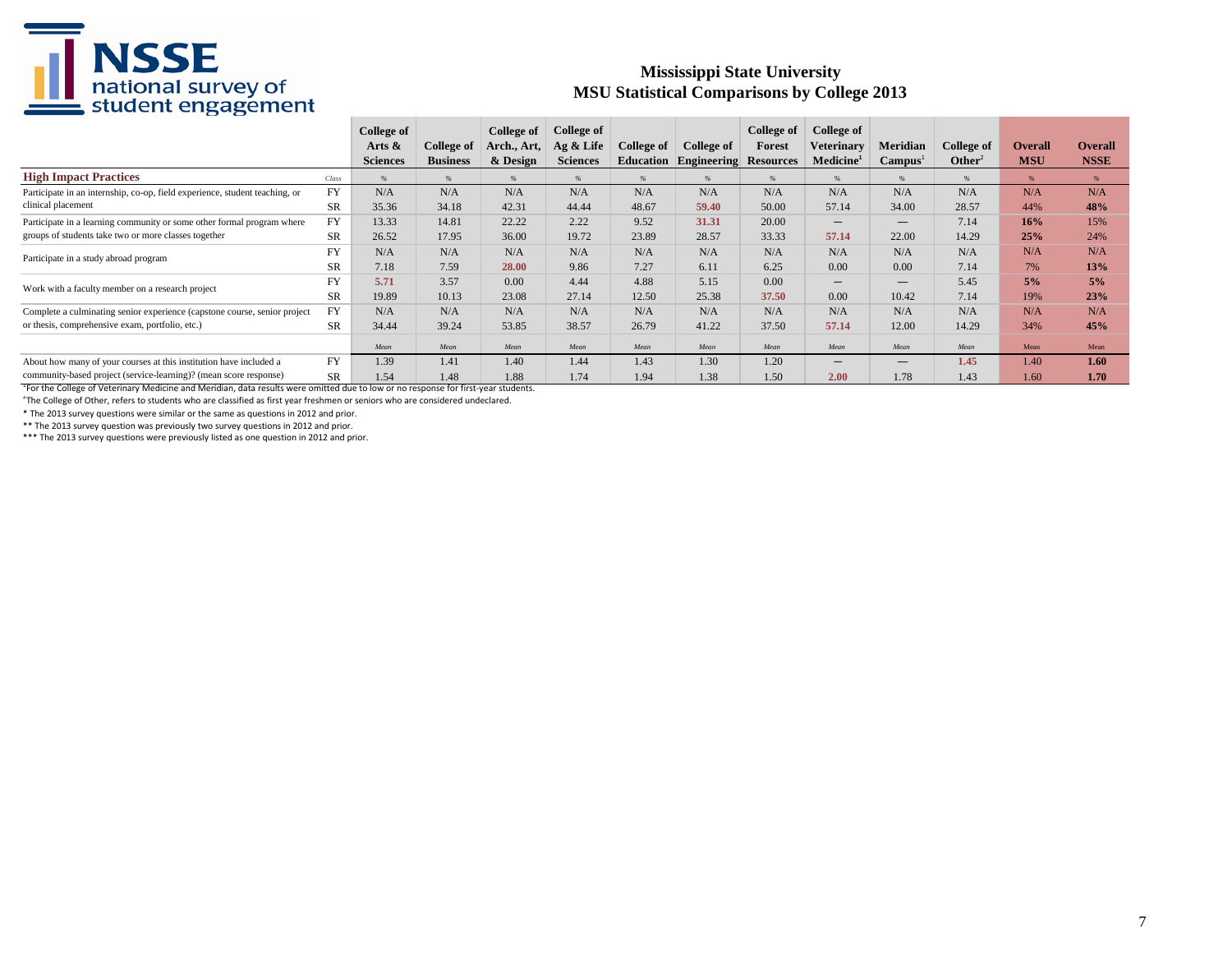|                                                                                 |           | 2013<br><b>Overall</b> | 2013<br><b>Overall</b> | 2012<br><b>Overall</b> | 2011<br><b>Overall</b> | 2010<br><b>Overall</b> |
|---------------------------------------------------------------------------------|-----------|------------------------|------------------------|------------------------|------------------------|------------------------|
|                                                                                 |           | <b>MSU</b>             | <b>NSSE</b>            | <b>MSU</b>             | <b>MSU</b>             | <b>MSU</b>             |
| <b>Engagement Indicators</b>                                                    |           |                        |                        |                        |                        |                        |
| Theme: Academic Challenge (NSSE Benchmark 2000-                                 |           |                        |                        |                        |                        |                        |
| 2012: Level of Academic Challenge)                                              |           |                        |                        |                        |                        |                        |
| HIGHER-ORDER LEARNING                                                           | Class     | Mean                   | Mean                   | Mean                   | Mean                   | Mean                   |
| During the current school year, how much has your                               |           |                        |                        |                        |                        |                        |
| coursework emphasized the following?                                            |           |                        |                        |                        |                        |                        |
| Applying facts, theories, or methods to practical problems or new               | <b>FY</b> | 3.00                   | 3.00                   | 3.14                   | 3.09                   | 3.01                   |
| situations*                                                                     | <b>SR</b> | 3.20                   | 3.20                   | 3.30                   | 3.27                   | 3.18                   |
| Analyzing an idea, experience, or line of reasoning in depth by examining       | <b>FY</b> | 2.90                   | 3.00                   | 3.11                   | 3.05                   | 2.96                   |
| its parts*                                                                      | SR.       | 3.10                   | 3.10                   | 3.28                   | 3.26                   | 3.16                   |
| Evaluating a point of view, decision, or information source*                    | <b>FY</b> | 2.80                   | 2.90                   | 2.92                   | 2.84                   | 2.72                   |
|                                                                                 | <b>SR</b> | 2.90                   | 3.00                   | 3.03                   | 2.96                   | 2.89                   |
| Forming a new idea or understanding from various pieces of information*         | <b>FY</b> | 2.80                   | 2.90                   | 2.89                   | 2.77                   | 2.74                   |
|                                                                                 |           | 2.90                   | 3.00                   | 3.04                   | 2.96                   | 2.88                   |
| REFLECTIVE AND INTEGRATIVE LEARNING                                             |           |                        |                        |                        |                        |                        |
| During the current school year, about how often have you done<br>the following? |           |                        |                        |                        |                        |                        |
| Combined ideas from different courses when completing assignments               | <b>FY</b> | 2.50                   | 2.70                   | 2.56                   | 2.57                   | 2.38                   |
|                                                                                 | <b>SR</b> | 2.90                   | 3.00                   | 2.91                   | 2.93                   | 2.86                   |
| Connected your learning to societal problems or issues                          | <b>FY</b> | 2.40                   | 2.60                   | N/A                    | N/A                    | N/A                    |
|                                                                                 | <b>SR</b> | 2.70                   | 2.90                   |                        |                        |                        |
| Included diverse perspectives (political, religious, racial/ethnic, gender,     | <b>FY</b> | 2.40                   | 2.60                   | 2.65                   | 2.63                   | 2.50                   |
| etc.) in course discussions or assignments                                      | SR        | 2.40                   | 2.70                   | 2.62                   | 2.69                   | 2.54                   |
| Examined the strengths and weaknesses of your own views on a topic or           | <b>FY</b> | 2.70                   | 2.80                   | 2.61                   | 2.56                   | 2.57                   |
| issue                                                                           | SR        | 2.70                   | 2.90                   | 2.66                   | 2.74                   | 2.66                   |
| Tried to better understand someone else's views by imagining how an issue       | <b>FY</b> | 2.70                   | 2.90                   | 2.76                   | 2.70                   | 2.65                   |
| looks from his or her perspective                                               | <b>SR</b> | 2.80                   | 3.00                   | 2.77                   | 2.86                   | 2.75                   |
| Learned something that changed the way you understand an issue or               | <b>FY</b> | 2.80                   | 2.90                   | 2.86                   | 2.77                   | 2.74                   |
| concept                                                                         | <b>SR</b> | 2.90                   | 3.00                   | 2.86                   | 2.91                   | 2.81                   |
| Connected ideas from your courses to your prior experiences and                 | <b>FY</b> | 3.00                   | 3.10                   | N/A                    | N/A                    | N/A                    |
| knowledge                                                                       | <b>SR</b> | 3.10                   | 3.30                   |                        |                        |                        |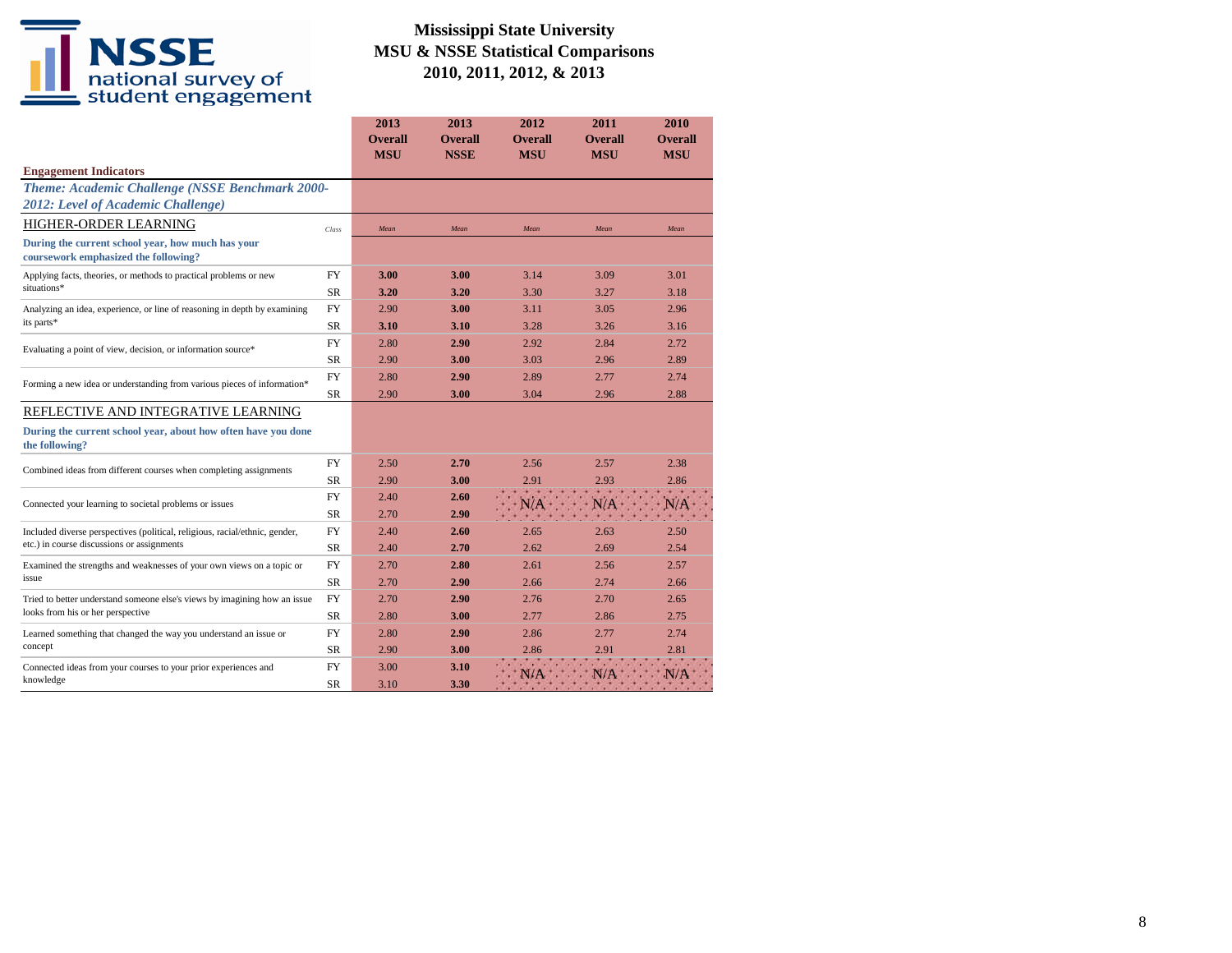

|                                                                                 |           | 2013<br><b>Overall</b><br><b>MSU</b> | 2013<br><b>Overall</b><br><b>NSSE</b> | 2012<br><b>Overall</b><br><b>MSU</b> | 2011<br><b>Overall</b><br><b>MSU</b> | 2010<br><b>Overall</b><br><b>MSU</b> |
|---------------------------------------------------------------------------------|-----------|--------------------------------------|---------------------------------------|--------------------------------------|--------------------------------------|--------------------------------------|
| <b>LEARNING STRATEGIES</b>                                                      | Class     | Mean                                 | Mean                                  | Mean                                 | Mean                                 | Mean                                 |
| During the current school year, about how often have you done<br>the following? |           |                                      |                                       |                                      |                                      |                                      |
| Identified key information from reading assignments                             | <b>FY</b> | 3.10                                 | 3.20                                  |                                      |                                      |                                      |
|                                                                                 | SR.       | 3.20                                 | 3.30                                  |                                      |                                      |                                      |
| Reviewed your notes after class                                                 | <b>FY</b> | 3.00                                 | 2.90                                  |                                      |                                      |                                      |
|                                                                                 | <b>SR</b> | 2.90                                 | 2.90                                  |                                      |                                      |                                      |
|                                                                                 | <b>FY</b> | 2.80                                 | 2.90                                  |                                      |                                      |                                      |
| Summarized what you learned in class or from course materials                   | <b>SR</b> | 2.90                                 | 2.90                                  |                                      |                                      |                                      |
| <b>QUANTITATIVE REASONING</b>                                                   |           |                                      |                                       |                                      |                                      |                                      |
| During the current school year, about how often have you done<br>the following? |           |                                      |                                       |                                      |                                      |                                      |
| Reached conclusions based on your own analysis of numerical information         | <b>FY</b> | 2.60                                 | 2.60                                  |                                      |                                      |                                      |
| (numbers, graphs, statistics, etc.)                                             | <b>SR</b> | 2.70                                 | 2.60                                  |                                      |                                      |                                      |
| Used numerical information to examine a real-world problem or issue             | <b>FY</b> | 2.30                                 | 2.30                                  |                                      |                                      |                                      |
| (unemployment, climate change, public health, etc.)                             | <b>SR</b> | 2.50                                 | 2.40                                  |                                      |                                      |                                      |
| Evaluated what others have concluded from numerical information                 | <b>FY</b> | 2.20                                 | 2.30                                  |                                      |                                      |                                      |
|                                                                                 | <b>SR</b> | 2.50                                 | 2.40                                  |                                      |                                      |                                      |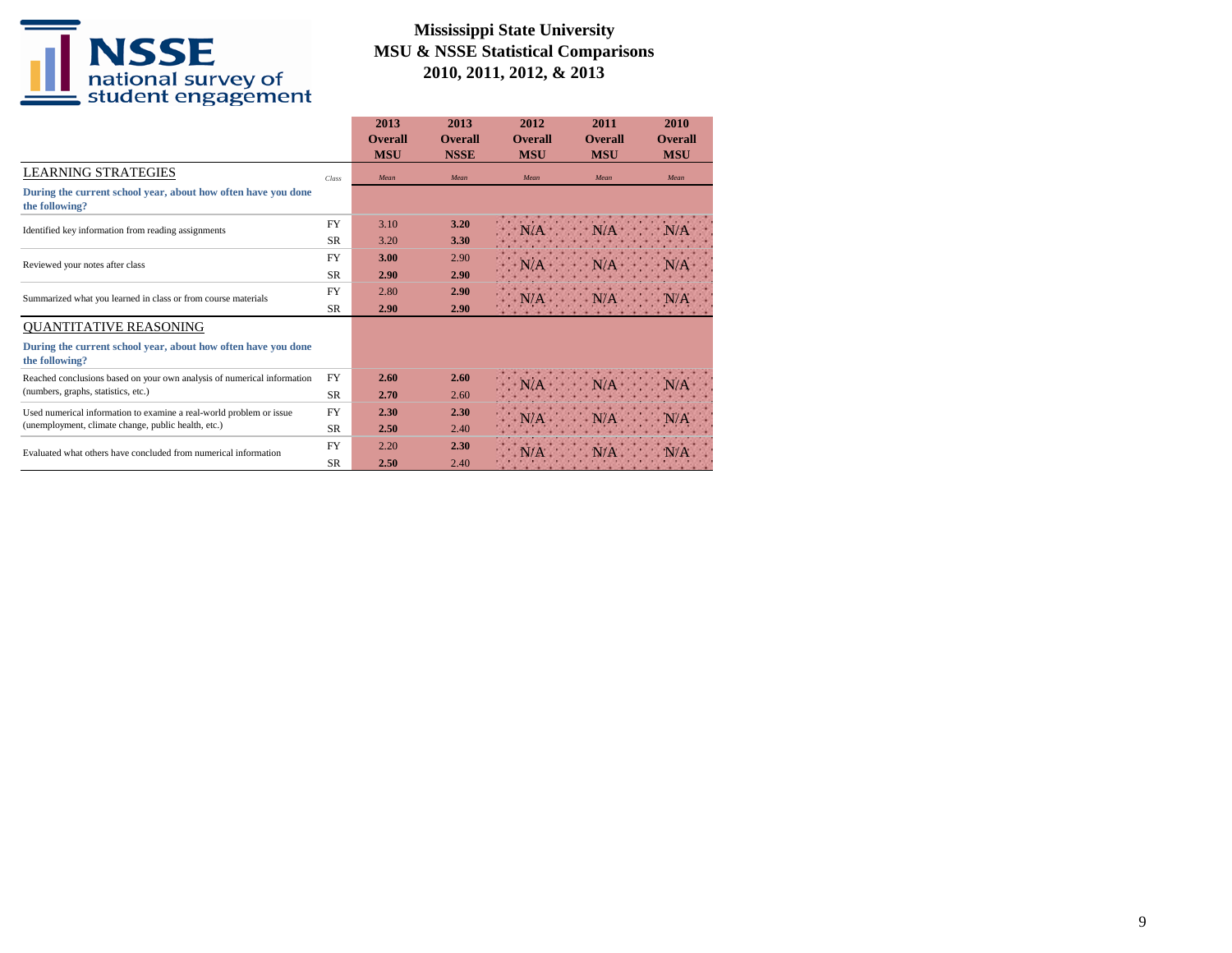|                                                                                                                    |                                                                                     | 2013           | 2013           | 2012           | 2011                                                 | 2010           |
|--------------------------------------------------------------------------------------------------------------------|-------------------------------------------------------------------------------------|----------------|----------------|----------------|------------------------------------------------------|----------------|
|                                                                                                                    |                                                                                     | <b>Overall</b> | <b>Overall</b> | <b>Overall</b> | <b>Overall</b>                                       | <b>Overall</b> |
|                                                                                                                    |                                                                                     | <b>MSU</b>     | <b>NSSE</b>    | <b>MSU</b>     | <b>MSU</b>                                           | <b>MSU</b>     |
| <b>Theme: Learning with Peers (NSSE Benchmark 2000-</b>                                                            |                                                                                     |                |                |                |                                                      |                |
| 2012: Active and Collaborative Learning)                                                                           |                                                                                     |                |                |                |                                                      |                |
| <b>COLLABORATIVE LEARNING</b>                                                                                      | Class                                                                               | Mean           | Mean           | Mean           | Mean                                                 | Mean           |
| During the current school year, about how often have you done<br>the following?                                    |                                                                                     |                |                |                |                                                      |                |
| Asked another student to help you understand course material                                                       | <b>FY</b>                                                                           | 2.50           | 2.50           |                |                                                      |                |
|                                                                                                                    | <b>SR</b>                                                                           | 2.50           | 2.40           |                |                                                      |                |
| Explained course material to one or more students*                                                                 | <b>FY</b>                                                                           | 2.70           | 2.70           | 1.74           | 1.78                                                 | 1.78           |
|                                                                                                                    | <b>SR</b><br>2.80<br>2.70<br><b>FY</b><br>2.50<br>2.50<br><b>SR</b><br>2.60<br>2.40 | 1.85           | 1.92           | 1.89           |                                                      |                |
| Prepared for exams by discussing or working through course material with                                           |                                                                                     |                |                |                |                                                      |                |
| other students                                                                                                     |                                                                                     |                |                |                |                                                      |                |
| Worked with other students on course projects or assignments**                                                     | <b>FY</b>                                                                           | 2.40           | 2.60           | 2.43 & 2.43    | 2.46 & 2.43                                          | 2.32 & 2.31    |
|                                                                                                                    | <b>SR</b>                                                                           | 2.90           | 2.90           | 2.55 & 2.91    | 2.60 & 2.98                                          | 2.54 & 2.89    |
| DISCUSSIONS WITH DIVERSE OTHERS                                                                                    |                                                                                     |                |                |                |                                                      |                |
| During the current school year, about how often have you had<br>discussions with people from the following groups? |                                                                                     |                |                |                |                                                      |                |
| People of a race or ethnicity other than your own*                                                                 | <b>FY</b>                                                                           | 3.10           | 3.10           | 2.62           | 2.49                                                 | 2.43           |
|                                                                                                                    | <b>SR</b>                                                                           | 3.20           | 3.10           | 2.66           | 2.64<br>2.48<br>2.57<br>2.48<br>2.57<br>2.48<br>2.57 | 2.58           |
| People from an economic background other than your own***                                                          | <b>FY</b>                                                                           | 3.10           | 3.10           | 2.54           |                                                      | 2.40           |
|                                                                                                                    | <b>SR</b>                                                                           | 3.20           | 3.10           | 2.58           |                                                      | 2.55           |
| People with religious beliefs other than your own***                                                               | <b>FY</b>                                                                           | 2.90           | 3.00           | 2.54           |                                                      | 2.40           |
|                                                                                                                    | <b>SR</b>                                                                           | 2.90           | 3.00           | 2.58           |                                                      | 2.55           |
| People with political views other than your own***                                                                 | <b>FY</b>                                                                           | 3.00           | 3.00           | 2.54           |                                                      | 2.40           |
|                                                                                                                    | <b>SR</b>                                                                           | 3.10           | 3.10           | 2.58           |                                                      | 2.55           |
|                                                                                                                    |                                                                                     |                |                |                |                                                      |                |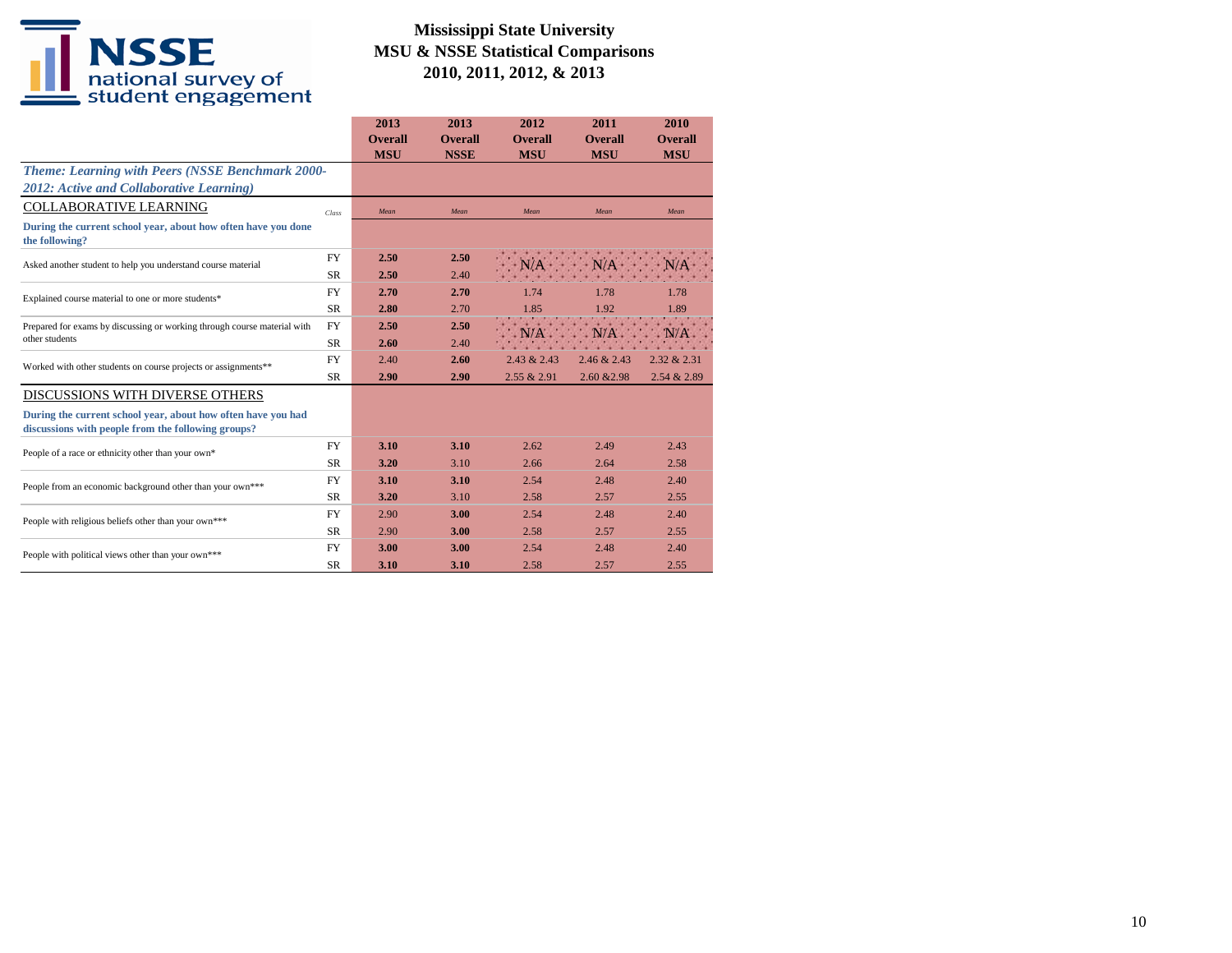|                                                                                             |           | 2013           | 2013           | 2012              | 2011                                                                                                                          | 2010           |
|---------------------------------------------------------------------------------------------|-----------|----------------|----------------|-------------------|-------------------------------------------------------------------------------------------------------------------------------|----------------|
|                                                                                             |           | <b>Overall</b> | <b>Overall</b> | <b>Overall</b>    | <b>Overall</b>                                                                                                                | <b>Overall</b> |
|                                                                                             |           | <b>MSU</b>     | <b>NSSE</b>    | <b>MSU</b>        |                                                                                                                               |                |
| <b>Theme: Experiences with Faculty (NSSE Benchmark</b>                                      |           |                |                |                   |                                                                                                                               |                |
| 2000-2012: Student-Faculty Interaction)                                                     |           |                |                |                   |                                                                                                                               |                |
| STUDENT-FACULTY INTERACTION                                                                 | Class     | Mean           | Mean           | Mean              | Mean                                                                                                                          | Mean           |
| During the current school year, about how often have you done<br>the following?             |           |                |                |                   |                                                                                                                               |                |
| Talked about career plans with a faculty member*                                            | <b>FY</b> | 2.10           | 2.20           | 2.19              | 2.11                                                                                                                          | 2.11           |
|                                                                                             | <b>SR</b> | 2.50           | 2.40           | 2.51              | 2.50                                                                                                                          | 2.47           |
| Worked with a faculty member on activities other than coursework                            | <b>FY</b> | 1.60           | 1.70           | 1.68              | 1.69                                                                                                                          | 1.57           |
| (committees, student groups, etc.)*                                                         | <b>SR</b> | 2.00           | 1.90           | 1.90              | <b>MSU</b><br><b>MSU</b><br>1.91<br>1.81<br>1.70<br>1.68<br>2.06<br>2.01<br><b>CONTRACTOR</b><br>2.59<br>2.42<br>2.80<br>2.75 |                |
| Discussed course topics, ideas, or concepts with a faculty member outside                   | <b>FY</b> | 1.80           | 2.00           | 1.78              |                                                                                                                               |                |
| of class*                                                                                   | <b>SR</b> | 2.30           | 2.20           | 2.05              |                                                                                                                               |                |
| Discussed your academic performance with a faculty member                                   | <b>FY</b> | 1.90           | 2.10           |                   |                                                                                                                               |                |
|                                                                                             | <b>SR</b> | 2.30           | 2.20           |                   |                                                                                                                               |                |
| EFFECTIVE TEACHING PRACTICES                                                                |           |                |                |                   |                                                                                                                               |                |
| During the current school year, to what extent have your<br>instructors done the following? |           |                |                |                   |                                                                                                                               |                |
| Clearly explained course goals and requirements                                             | <b>FY</b> | 3.10           | 3.20           |                   |                                                                                                                               |                |
|                                                                                             | <b>SR</b> | 3.20           | 3.20           |                   |                                                                                                                               |                |
| Taught course sessions in an organized way                                                  | <b>FY</b> | 3.20           | 3.10           |                   |                                                                                                                               |                |
|                                                                                             | <b>SR</b> | 3.10           | 3.20           |                   |                                                                                                                               |                |
| Used examples or illustrations to explain difficult points                                  | <b>FY</b> | 3.20           | 3.10           |                   |                                                                                                                               |                |
|                                                                                             | <b>SR</b> | 3.20           | 3.20           |                   |                                                                                                                               |                |
| Provided feedback on a draft or work in progress                                            | <b>FY</b> | 2.80           | 2.90           |                   |                                                                                                                               |                |
|                                                                                             | <b>SR</b> | 2.80           | 2.80           | <b>STATISTICS</b> |                                                                                                                               |                |
| Provided prompt and detailed feedback on tests or completed assignments*                    | <b>FY</b> | 2.80           | 2.80           | 2.63              |                                                                                                                               |                |
|                                                                                             | <b>SR</b> | 3.00           | 2.90           | 2.73              |                                                                                                                               |                |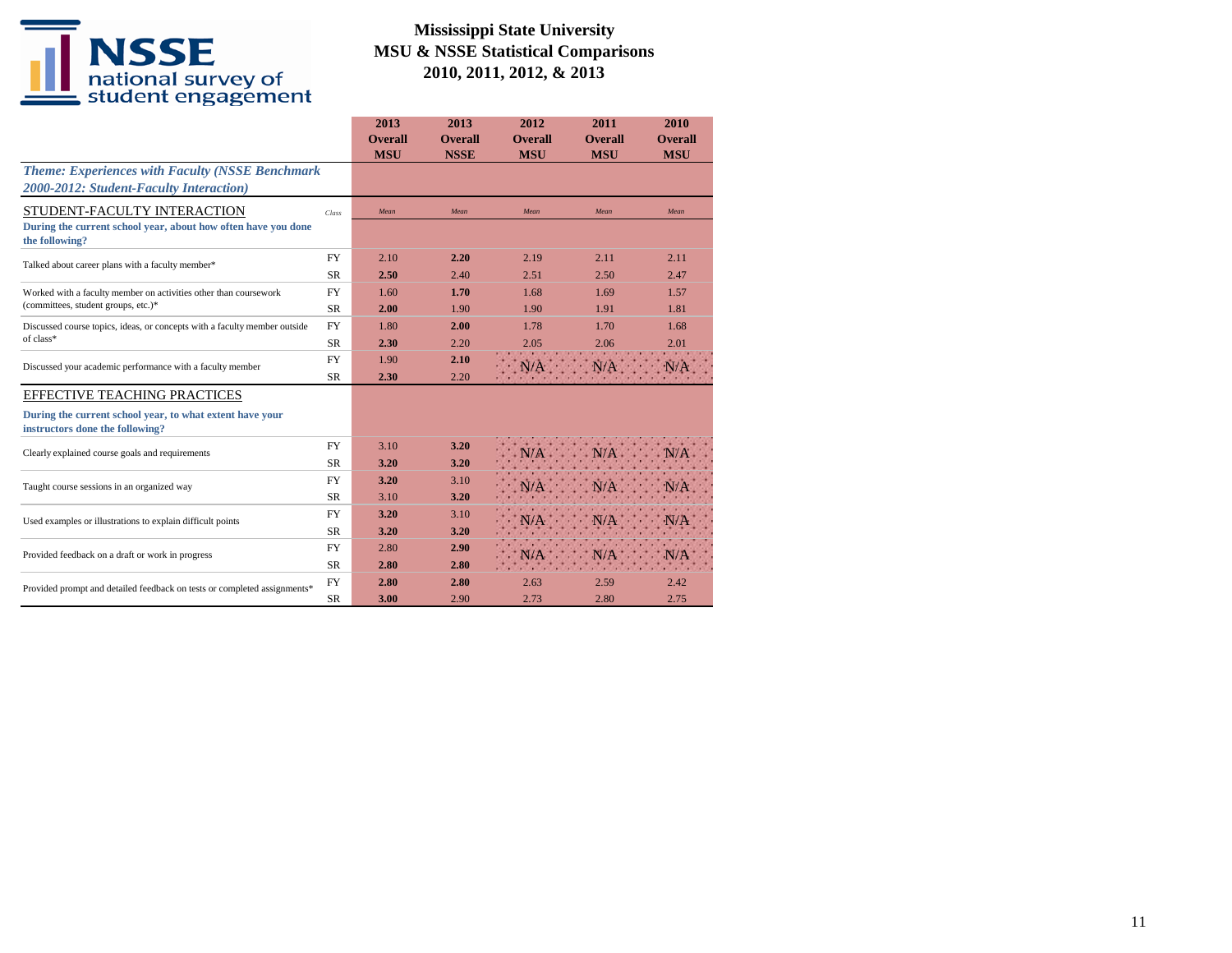|                                                                                                                       |           | 2013<br><b>Overall</b><br><b>MSU</b> | 2013<br><b>Overall</b> | 2012<br><b>Overall</b>                                                                                                                                                                                                                                                                                                                                                                                                                   | 2011<br><b>Overall</b> | 2010<br><b>Overall</b><br><b>MSU</b> |
|-----------------------------------------------------------------------------------------------------------------------|-----------|--------------------------------------|------------------------|------------------------------------------------------------------------------------------------------------------------------------------------------------------------------------------------------------------------------------------------------------------------------------------------------------------------------------------------------------------------------------------------------------------------------------------|------------------------|--------------------------------------|
| Theme: Campus Environment (NSSE Benchmark 2000-                                                                       |           |                                      |                        |                                                                                                                                                                                                                                                                                                                                                                                                                                          |                        |                                      |
| <b>2012: Supportive Campus Environment)</b>                                                                           |           |                                      |                        |                                                                                                                                                                                                                                                                                                                                                                                                                                          |                        |                                      |
| <b>QUALITY OF INTERACTIONS</b>                                                                                        | Class     | Mean                                 | Mean                   | Mean                                                                                                                                                                                                                                                                                                                                                                                                                                     | Mean                   | Mean                                 |
| Indicate the quality of your interactions with the following<br>people at your institution. (response scale of 1 - 7) |           |                                      |                        |                                                                                                                                                                                                                                                                                                                                                                                                                                          |                        |                                      |
| Students*                                                                                                             | FY        | 5.70                                 | 5.60                   | 5.79                                                                                                                                                                                                                                                                                                                                                                                                                                     | 5.65                   | 5.68                                 |
|                                                                                                                       | SR.       | 6.00                                 | 5.70                   | 6.00                                                                                                                                                                                                                                                                                                                                                                                                                                     | 5.98                   | 5.86                                 |
| Academic advisors                                                                                                     | FY        | 5.10                                 | 5.10                   |                                                                                                                                                                                                                                                                                                                                                                                                                                          |                        |                                      |
|                                                                                                                       | SR        | 5.40                                 | 5.20                   |                                                                                                                                                                                                                                                                                                                                                                                                                                          |                        |                                      |
| Faculty*                                                                                                              | FY        | 5.20                                 | 5.30                   | 5.29                                                                                                                                                                                                                                                                                                                                                                                                                                     | 5.24                   | 5.04                                 |
|                                                                                                                       | SR        | 5.60                                 | 5.60                   | 5.58                                                                                                                                                                                                                                                                                                                                                                                                                                     | 5.49                   | 5.51                                 |
| Student services staff (career services, student activities, housing, etc.)                                           | <b>FY</b> | 5.20                                 | 4.90                   |                                                                                                                                                                                                                                                                                                                                                                                                                                          |                        | N/A                                  |
|                                                                                                                       | SR        | 5.30                                 | 4.90                   | <b>NSSE</b><br><b>MSU</b><br><b>MSU</b><br>N/A<br>N/A<br>4.90<br>5.03<br>5.12<br>4.90<br>5.09<br>5.02<br>3.10<br>3.21<br>3.10<br>3.00<br>3.06<br>3.10<br>3.10<br>N/A<br>N/A<br>2.90<br>2.70<br>2.79<br>2.72<br>2.60<br>2.63<br>2.62<br>3.00<br>2.75<br>2.65<br>2.80<br>2.48<br>2.46<br>3.00<br>N/A<br>N/A<br>2.80<br>2.40<br>2.39<br>2.30<br>2.10<br>2.17<br>2.11<br>2.90<br>3.13<br>3.09<br>2.60<br>2.88<br>2.92<br>2.60<br>N/A<br>2.40 |                        |                                      |
| Other administrative staff and offices (registrar, financial aid, etc.)*                                              | FY        | 5.00                                 |                        |                                                                                                                                                                                                                                                                                                                                                                                                                                          |                        | 4.74                                 |
|                                                                                                                       | SR        | 5.10                                 |                        |                                                                                                                                                                                                                                                                                                                                                                                                                                          |                        | 4.97                                 |
| <b>SUPPORTIVE ENVIRONMENT</b>                                                                                         |           |                                      |                        |                                                                                                                                                                                                                                                                                                                                                                                                                                          |                        |                                      |
| How much does your institution emphasize the following?                                                               |           |                                      |                        |                                                                                                                                                                                                                                                                                                                                                                                                                                          |                        |                                      |
| Providing support to help students succeed academically*                                                              | FY        | 3.20                                 |                        |                                                                                                                                                                                                                                                                                                                                                                                                                                          |                        | 3.02                                 |
|                                                                                                                       | SR        | 3.10                                 |                        |                                                                                                                                                                                                                                                                                                                                                                                                                                          |                        | 2.97                                 |
| Using learning support services (tutoring services, writing center, etc.)                                             | <b>FY</b> | 3.10                                 |                        |                                                                                                                                                                                                                                                                                                                                                                                                                                          |                        | N/A                                  |
|                                                                                                                       | SR        | 2.80                                 |                        |                                                                                                                                                                                                                                                                                                                                                                                                                                          |                        |                                      |
| Encouraging contact among students from different backgrounds (social,                                                | FY        | 2.70                                 |                        |                                                                                                                                                                                                                                                                                                                                                                                                                                          |                        | 2.64                                 |
| racial/ethnic, religious, etc.)*                                                                                      | <b>SR</b> | 2.70                                 |                        |                                                                                                                                                                                                                                                                                                                                                                                                                                          |                        | 2.48                                 |
| Providing opportunities to be involved socially*                                                                      | FY        | 3.10                                 |                        | 2.55                                                                                                                                                                                                                                                                                                                                                                                                                                     |                        |                                      |
|                                                                                                                       | SR        | 3.00                                 |                        |                                                                                                                                                                                                                                                                                                                                                                                                                                          |                        | 2.31                                 |
| Providing support for your overall well-being (recreation, health care,                                               | <b>FY</b> | 3.10                                 |                        |                                                                                                                                                                                                                                                                                                                                                                                                                                          |                        | N/A                                  |
| counseling, etc.)                                                                                                     | SR        | 3.00                                 |                        |                                                                                                                                                                                                                                                                                                                                                                                                                                          |                        |                                      |
| Helping you manage your non-academic responsibilities (work, family,                                                  | FY        | 2.40                                 |                        |                                                                                                                                                                                                                                                                                                                                                                                                                                          |                        | 2.25                                 |
| $etc.$ )*                                                                                                             | SR        | 2.30                                 |                        |                                                                                                                                                                                                                                                                                                                                                                                                                                          |                        | 1.98                                 |
| Attending campus activities and events (performing arts, athletic events,                                             | FY        | 3.10                                 |                        |                                                                                                                                                                                                                                                                                                                                                                                                                                          |                        | 3.03                                 |
| etc.)                                                                                                                 | SR        | 3.00                                 |                        |                                                                                                                                                                                                                                                                                                                                                                                                                                          |                        | 2.81                                 |
| Attending events that address important social, economic, or political                                                | <b>FY</b> | 2.70                                 |                        |                                                                                                                                                                                                                                                                                                                                                                                                                                          |                        | N/A                                  |
| issues                                                                                                                | <b>SR</b> | 2.60                                 |                        |                                                                                                                                                                                                                                                                                                                                                                                                                                          |                        |                                      |